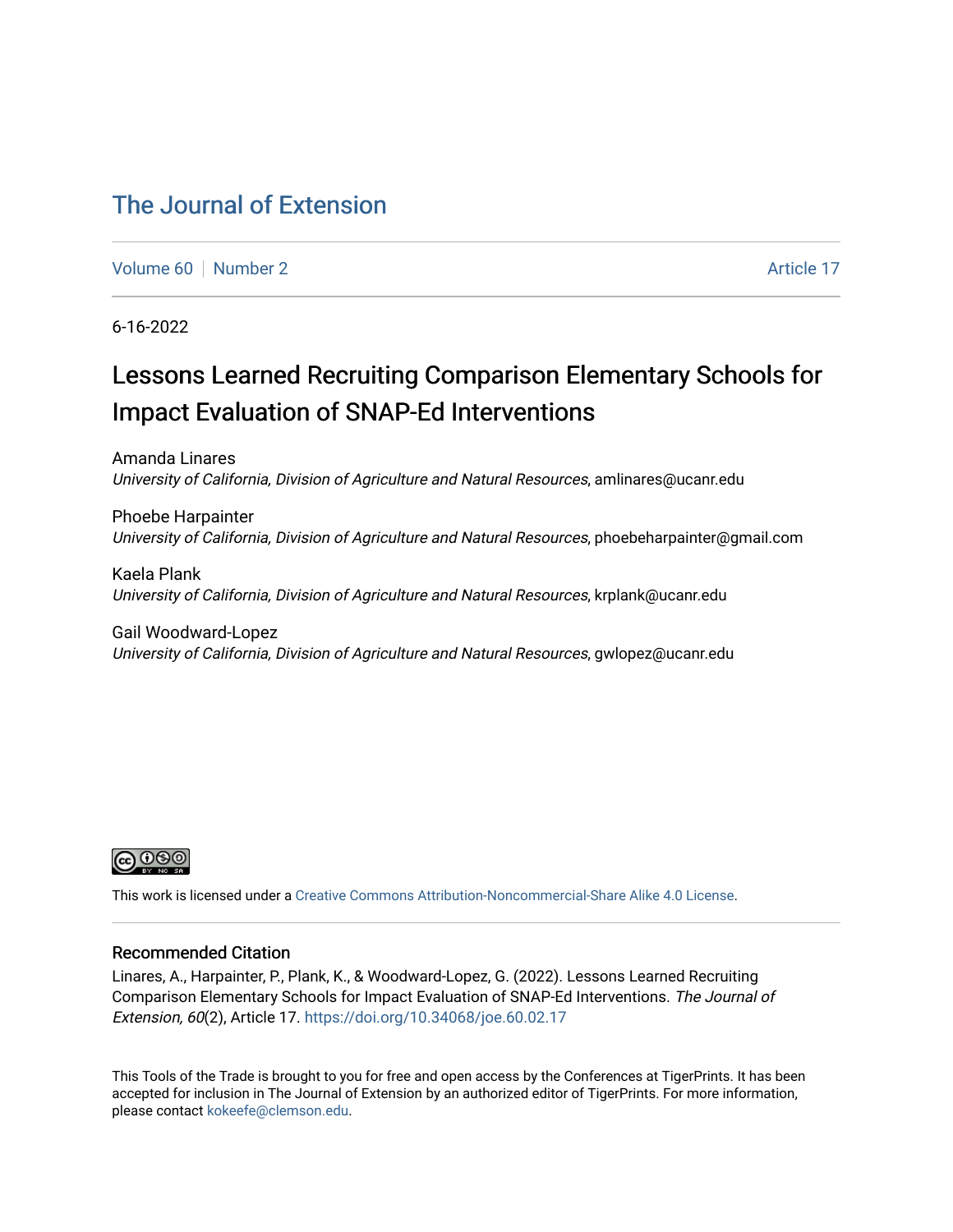### Lessons Learned Recruiting Comparison Elementary Schools for Impact Evaluation of SNAP-Ed Interventions

#### Cover Page Footnote

The California Department of Public Health Nutrition Education and Obesity Prevention Branch supported this effort. The project was funded by USDA's Supplemental Nutrition Assistance Program Education. This institution is an equal opportunity employer.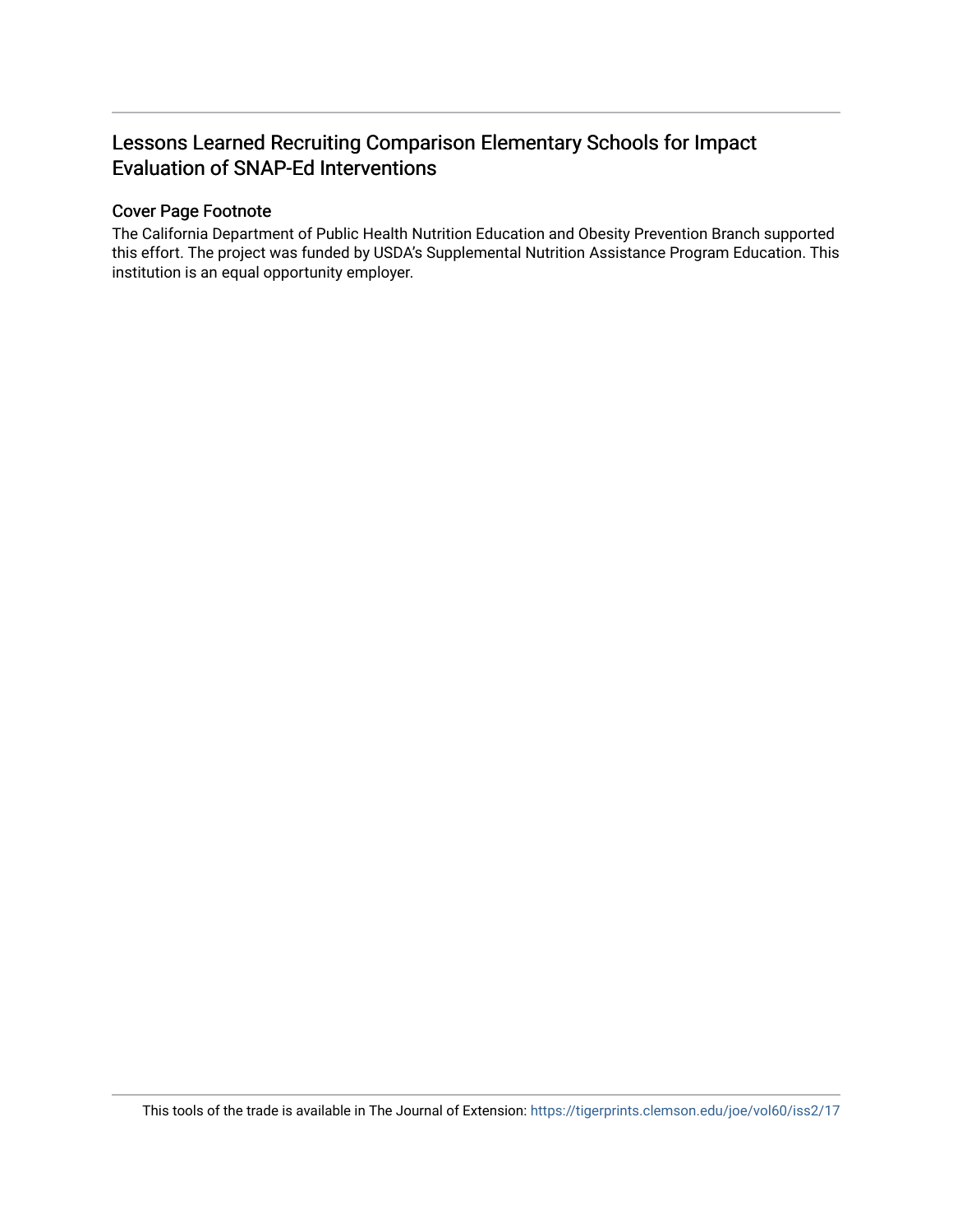## **Lessons Learned Recruiting Comparison Elementary Schools for Impact Evaluation of SNAP-Ed Interventions**

Amanda Linares<sup>1</sup>, Phoebe Harpainter<sup>1</sup>, Kaela Plank<sup>1</sup>, and Gail Woodward-Lopez<sup>1</sup>

AUTHORS: 1University of California, Division of Agriculture and Natural Resources.

JOURNAL OF

**Abstract**. To determine the effectiveness of Supplemental Nutrition Assistance Program- Education (SNAP-Ed) nutrition and physical activity programming in elementary schools, it is necessary to recruit socioeconomically similar comparison schools not receiving SNAP-Ed programming. We developed a flexible recruitment strategy to tailor our approach to each individual school district and site. Here we discuss the lessons learned during the 10-month recruitment period, including early outreach, emphasizing participation benefits, leveraging and building relationships, and visiting sites.

#### INTRODUCTION

Ninety-five percent of U.S. children attend school, demonstrating the potential reach of nutrition and physical activity (Nut-PA) programming delivered in this setting (Snyder & Dillow, 2015). Evaluation of such programs, like those administered by Extension or the Supplemental Nutrition Assistance Program- Education (SNAP-Ed), is essential to ensure the investment produces desired outcomes. Despite administrator and teacher preference for Nut-PA education to occur during the school day, incorporating programming—and particularly evaluation—is challenging (Cupp et al., 2006; Frye et al., 2002; Harrell et al., 2000; Hermann et al., 2011). Use of a comparison group in evaluation is essential for attributing outcomes to the intervention (United States Department of Agriculture [USDA], 2005).However, engaging, recruiting, and retaining comparison schools not receiving programming can be difficult. In this paper, we describe lessons learned during recruitment of 36 comparison elementary schools.

#### DESCRIPTION OF EVALUATION

Evaluators conducted a three-year evaluation of California Local Health Department (LHD)-administered schoolbased SNAP-Ed programming consisting of an annual pre and post (fall and spring) Nut-PA survey of fourth/ fifth grade students, supplemented with a self-administered site-level assessment of Nut-PA-related policies and practices (Rider et al., 2020). In California, SNAP-Ed consists of education (e.g., Nut-PA classes or promotional materials) and policy, systems, and environmental change approaches (e.g., nutrition standards for school foods and improved wellness policies). Comparisons receive no intervention, but agree to the evaluation activities, an estimated time commitment of six hours annually. For their participation, comparison sites receive \$500 per year, along with their annual evaluation results. Due to the SNAP-Ed funding structure and grant cycle, delayed intervention or guarantee of future programming cannot be made.

#### COMPARISON SITE RECRUITMENT

The study objective was to determine the impact of SNAP-Ed programming on elementary students in comparison to regular practice. Therefore, we needed to recruit comparison schools with similar sociodemographic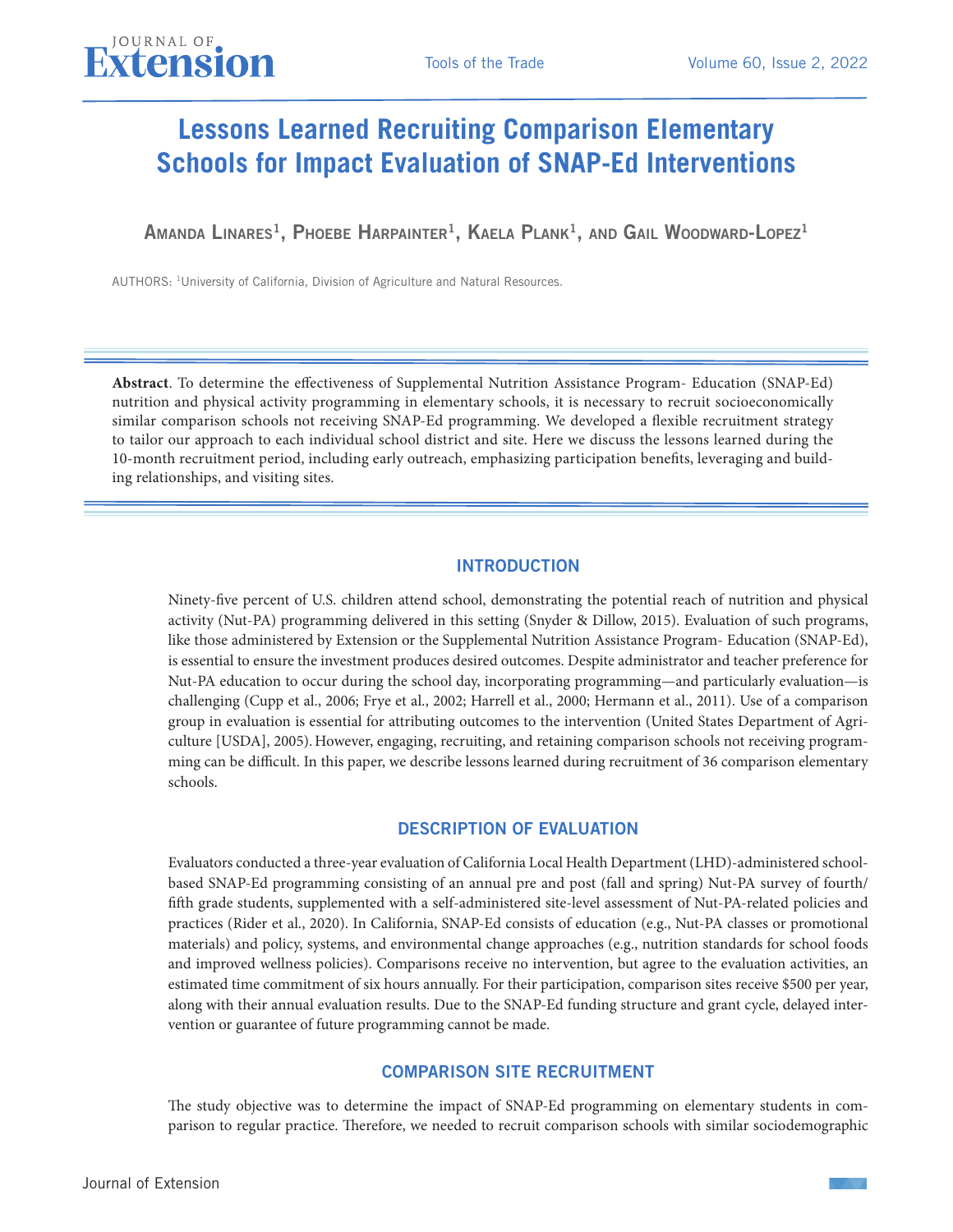Linares, Harpainter, Plank, and Woodward-Lopez



Figure 1. Steps in acquiring district approval.

characteristics that instituted programming that occurs naturally in the absence of SNAP-Ed. Inclusion/exclusion criteria for comparisons included: at least 50% of students eligible for Free/Reduced Price Meals; no current/recent SNAP-Ed programming; no externally funded Nut-PA programming. Schools whose usual practice included Nut-PA classes or gardens were not excluded, even if practice was high quality. Site-level assessments were used to control for variations in existing practices. To the extent possible, districts/schools were prioritized based on location, enrollment, and sociodemographic similarity to intervention schools. For feasibility, we prioritized those that lacked a research proposal requirement.

Flexible recruitment procedures (Figure 1) were developed so that we could effectively and consistently proceed based on the responses we received at each step in the recruitment process. Districts/schools were contacted over a 10-month period using these three steps.

#### RESULTS

Figure 2 outlines the recruitment process. Researchers identified 629 schools in 189 districts as potentially eligible comparisons. Based on selection criteria and available time, 71 of these districts were contacted. Of these, two districts (10 schools) were recruited by leveraging existing relationships. Of the remaining 69 districts contacted, 52 of 69 districts, managing 228 schools, provided either no response or active consent to contact principals. Of these 228 schools in districts that provided approval or no response, 71 agreed to be screened to confirm eligibility. Of the 71 schools screened, 26 were eligible, had confirmed district approval, and agreed to project commitments. A total of 36 comparison schools were selected for the three-year evaluation.

#### LESSONS LEARNED

Researchers identified the following lessons in recruiting comparison schools:

- 1. Fall and winter are ideal for recruitment, but recruiters should begin the school year prior. Time of year plays an important role in school administration decisions to participate in evaluation activities (Befort et al., 2008). Almost 90% of schools were recruited between September and February, indicating that those months are the most fruitful for recruitment. Although school administrative offices were easy to reach in May-early July before summer closure, few schools were recruited between May and August because schools were focused on wrapping up the year and principals took summer break. Fall/winter recruitment success is consistent with previous findings, as by spring, state testing and other commitments take precedence (Befort et al., 2008). Timeline in relation to evaluation start is also important. For this evaluation to measure change over time in school-year interventions, intervention and comparison pre-testing was slated to take place in fall (before intervention began) and post-testing was slated to take place in spring (after interventions are complete). Although there was interest from schools in January/ February, some administrators did not want to participate until the following school year, which was too late for year one pre-testing because interventions had begun.
- 2. Build relationships with multiple decision makers. Because principals are key decision makers, recruitment efforts centered on reaching them. However, many schools had other administrators (like vice principals, Guidance Instructional Specialists, and school nurses) that were easier to reach and had similar latitude in decision-making. These leaders, often identified through school websites, facilitated and expedited recruitment. Furthermore, building a relationship with the school office manager and gaining his/ her trust was key, because the office manager serves as a gatekeeper to the principal.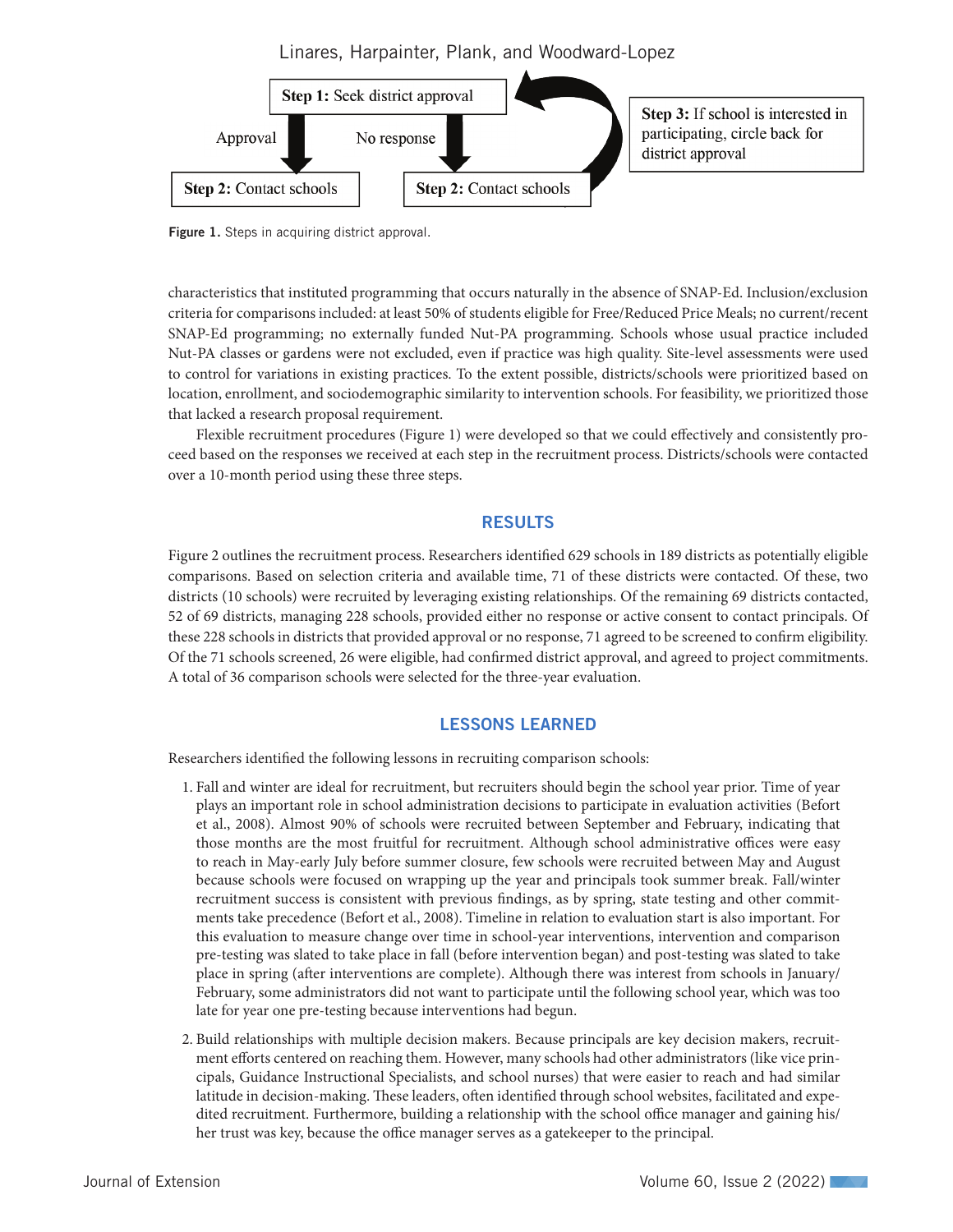Figure 2. Steps in the recruitment process.

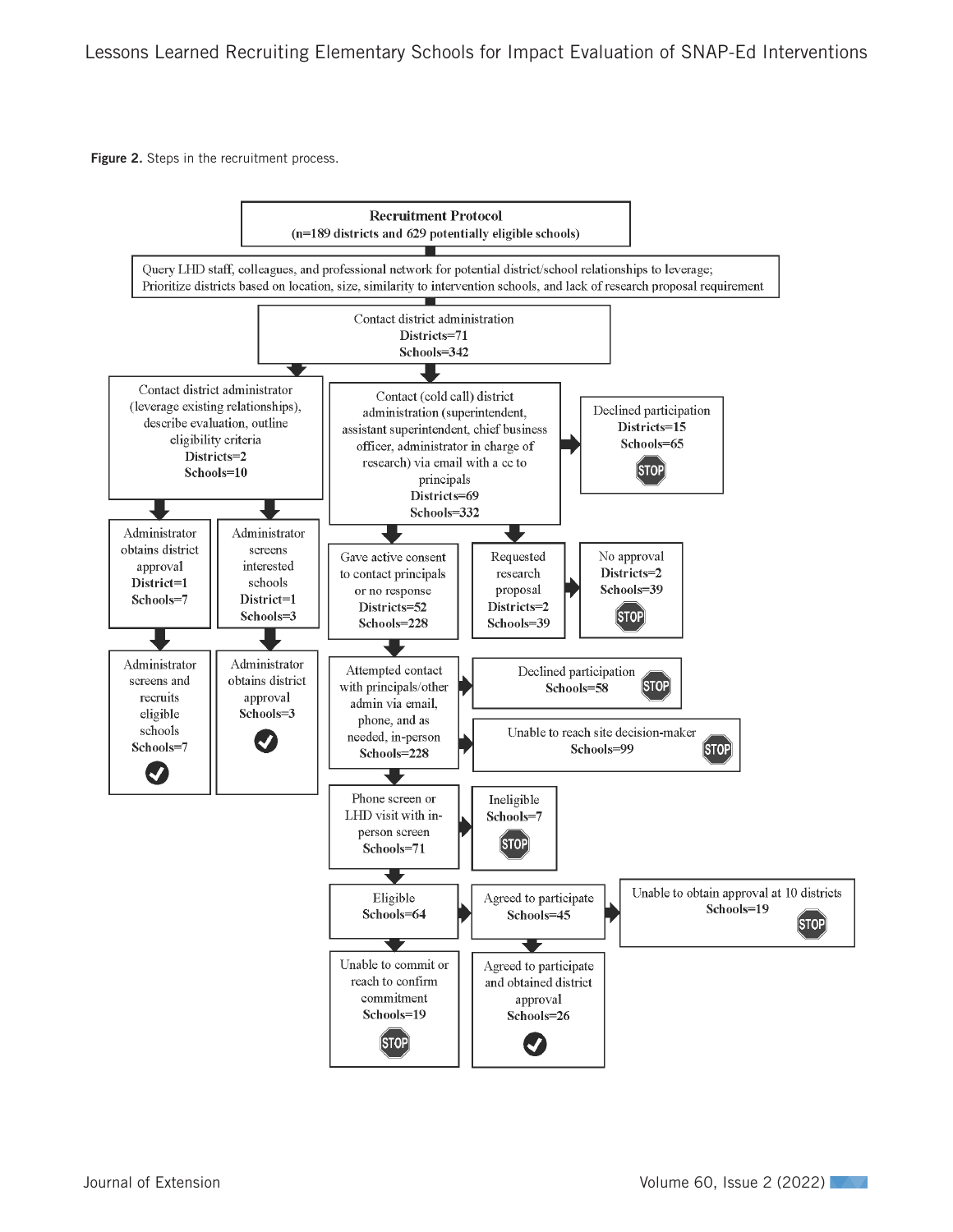#### Linares, Harpainter, Plank, and Woodward-Lopez

- 3. Clearly and succinctly emphasize benefits of participation. Practical and tangible benefits can be more important to administrators than monetary incentives (Befort et al., 2008). A few months into recruitment, materials were revised to be more concise and compelling. Materials highlighted SNAP-Ed's role in supporting school Nut-PA, and how their school's participation would benefit children throughout the state—a benefit beyond monetary incentives and access to analyzed data.
- 4. Consider scheduled, in-person visits. It became difficult to reach and ultimately solidify participation by phone/email with some promising sites. It was impractical for state-level recruitment staff to travel to schools across the state, so LHD staff visited prospective schools in their county as needed. Some of these visits were scheduled, while others were impromptu. Although impromptu visits afforded immediate face time, unannounced visits were not always welcome for safety reasons. Therefore, impromptu visits should only be conducted by recruiters who are at schools for other purposes and/or by those with prior relationships with administration.
- 5. Leverage existing relationships. Where possible, recruitment staff leveraged existing personal and professional relationships (their own and those of LHD staff) with school districts. Having an "in" provided a district-level point person who could champion the project, recruit multiple schools in a district, and facilitate approval.

#### **CONCLUSION**

The best practices outlined here provide guidance to Extension professionals evaluating school-based programs utilizing a comparison sample. Recruitment of schools presents unique and evolving challenges. Increases in time needed to fulfill educational mandates and state testing requirements means less flexibility for programming and evaluation beyond the common core subjects. School health and safety concerns make it harder for outside organizations to engage schools. These competing demands mean that recruitment processes must remain flexible and innovative. Recruiters must present a strong case regarding the benefits of participation and leverage professional networks to gain access to decision makers. While strong selection criteria for a comparison sample is the gold standard, evaluators should consider relaxing their criteria when the pool of potential comparisons is limited. In these instances, evaluators can use statistical corrections to accommodate for differences in demographics between intervention and comparison sites. This evaluation, like many others, was adapted due to COVID-19. Substantial loss of instructional time in the 2019-20 and 2020-21 school years is a potential barrier to participation in evaluation activities going forward. Nonetheless, providing Nut-PA programming and evaluating its effectiveness has arguably never been more important.

#### **REFERENCES**

- Befort, C., Lynch, R., James, R. L., Carroll, S. L., Nollen, N., & Davis, A. (2008). Perceived barriers and benefits to research participation among school administrators. *Journal of School Health*, *78*(11), 581-586. https://doi. org/10.1111/j.1746-1561.2008.00349.x
- Cupp, P. K., Zimmerman, R. S., Massey, C. S., Howell, J. R., & Swan, R. (2006). Using community ties to facilitate school-based prevention research. *Health Promotion Practice*, *7*(4), 459-466. https://doi. org/10.1177/1524839905278870
- Frye, F. H., Baxter, S. D., Thompson, W. O., & Guinn, C. H. (2002). Influence of school, class, ethnicity, and gender on agreement of fourth graders to participate in a nutrition study. *Journal of School Health, 72*(3), 115–120. https://doi.org/10.1111/j.1746-1561.2002.tb06528.x
- Harrell, J. S., Bradley, C., Dennis, J., Frauman, A. C., & Criswell, E. S. (2000). School-based research: Problems of access and consent. *Journal of Pediatric Nursing, 15*(1), 14–21. https://doi.org/10.1016/S0882- 5963(00)80019-6
- Hermann, J., Parker, S., Phelps, J., & Brown, B. (2011). What do schools want? Assessing school administrator and teacher preferences related to nutrition education program scheduling. *Journal of Extension, 49*(3), tt8. https://archives.joe.org/joe/2011june/tt8.php
- Rider, C. D., Linares, A., Kao, J., Becker, C., & Woodward-Lopez, G. (2020). Assessing healthful eating and physical activity practices in places children learn. *Journal of Extension, 58*(6). Retrieved from: https://tigerprints. clemson.edu/joe/vol58/iss6/28